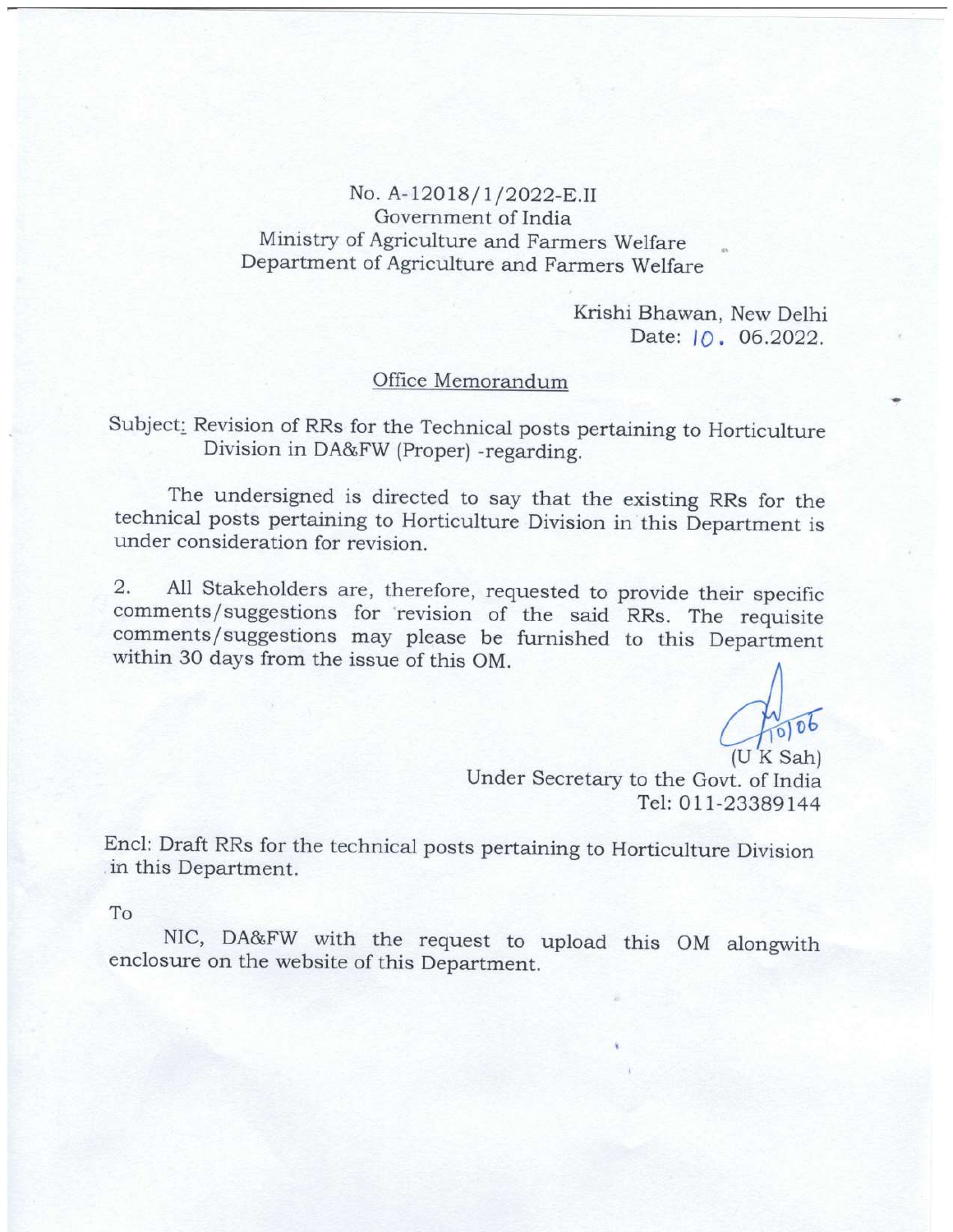## **MINISTRY OF AGRICULTURE AND FARMERS WELFARE (DEPARTMENT OF AGRICULTURE AND FARMERS WELFARE)**

G.S.R. ... In exercise of the powers conferred by the proviso to article 309 of the Constitution and in supersession of Ministry of Agriculture, Department of Agriculture and Cooperation, Additional commissioner (Horticulture –Fruit) and Deputy Commissioner (Horticulture), Group 'A' Posts, Recruitment Rules, 2012, except as respect things done or omitted to be done before such supersession. the President hereby makes the following rules regulating the method of recruitment to the posts of Additional Commissioner(Horticulture Fruit) and Deputy Commissioner(Horticulture) in the Ministry of Agriculture and Farmers Welfare, Department of Agriculture and Farmers Welfare, namely:-

1. Short title and commencement - (1) These rules may be called the Ministry of Agriculture and Farmers Welfare, Department of Agriculture and Farmers Welfare, Additional Commissioner (Horticulture-Fruit) and Deputy Commissioner( Horticulture), Group 'A' Posts, Recruitment Rules, 2022.

(2) They shall come into force on the date of their publication in the Official Gazette.

2. Number of posts, classification, pay level and grade pay or pay scale.- The number of the said posts, their classification, pay level and grade pay or pay scale attached thereto shall be as specified in columns 2 to 4 of the Schedule annexed to these rules,

3. Method of recruitment, age limit, qualifications etc .- The method of recruitment, age limit, qualifications and other matters relating thereto shall he as specified in columns 5 to13 of the said Schedule.

4. Disqualification .- No person,

(a) who has entered into or contracted a marriage with a person having a spouse -living. or (b) who, having a spouse living, has entered into or contracted a marriage with any person. shall be eligible for appointment to the said post: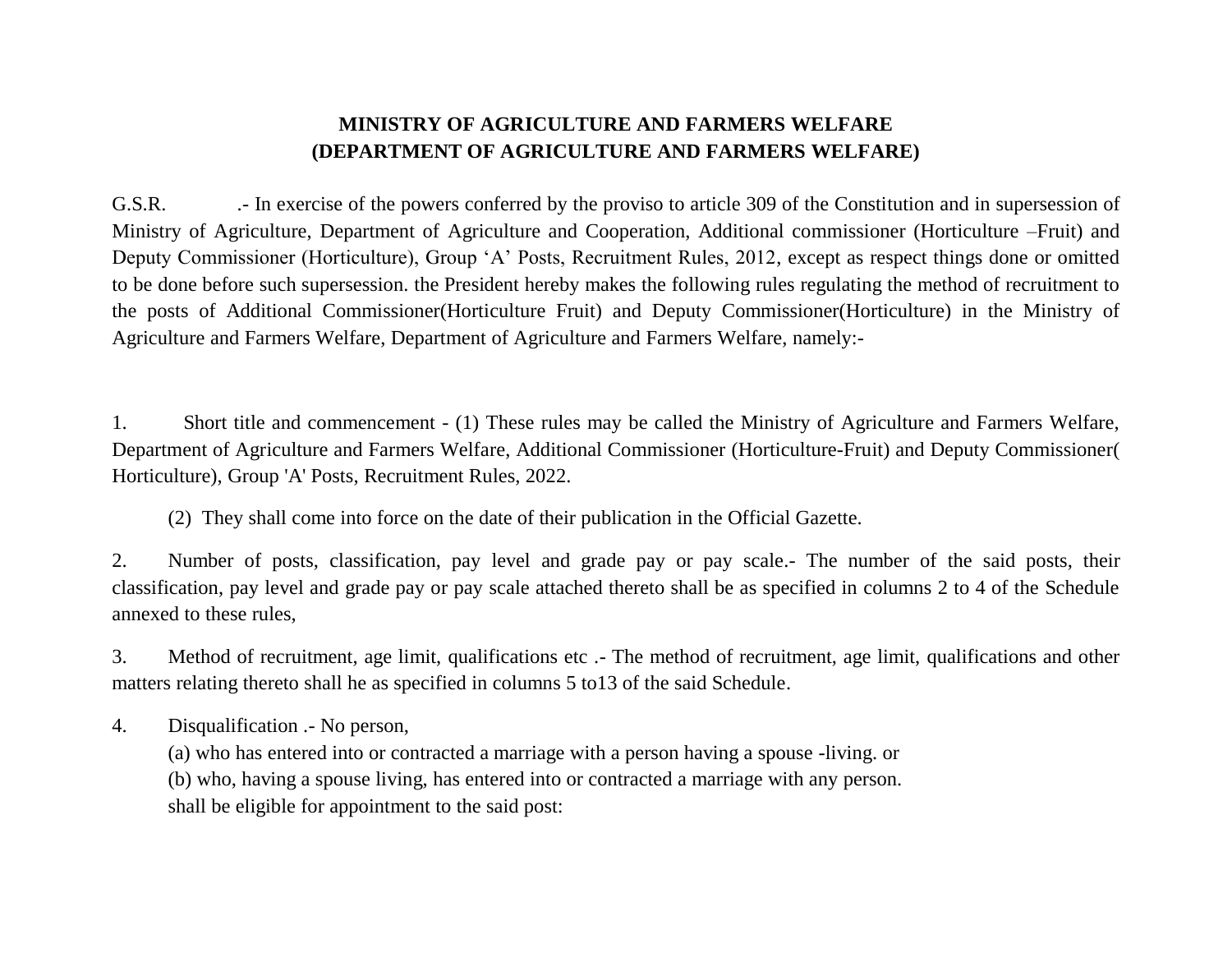Provided that the Central Government may, if satisfied that such marriage is permissible under the personal law applicable to such person and the other party to the marriage and that there are other grounds for so doing, exempt any person from the operation of this rule.

5. Power to relax .- Where the Central Government is of the opinion that it is necessary or expedient so to do, it may, by order for reasons to be recorded in writing, and in consultation with the Union Public Service Commission, relax any of the provisions of these rules with respect to any class or category of persons.

6. Saving - Nothing in these rules shall affect reservations, relaxation of age limit and other concessions required to be provided for the Scheduled Castes, the Scheduled Tribes, ex-servicemen and other special categories of persons in accordance with the orders issued by the Central Government from time to time in this regard.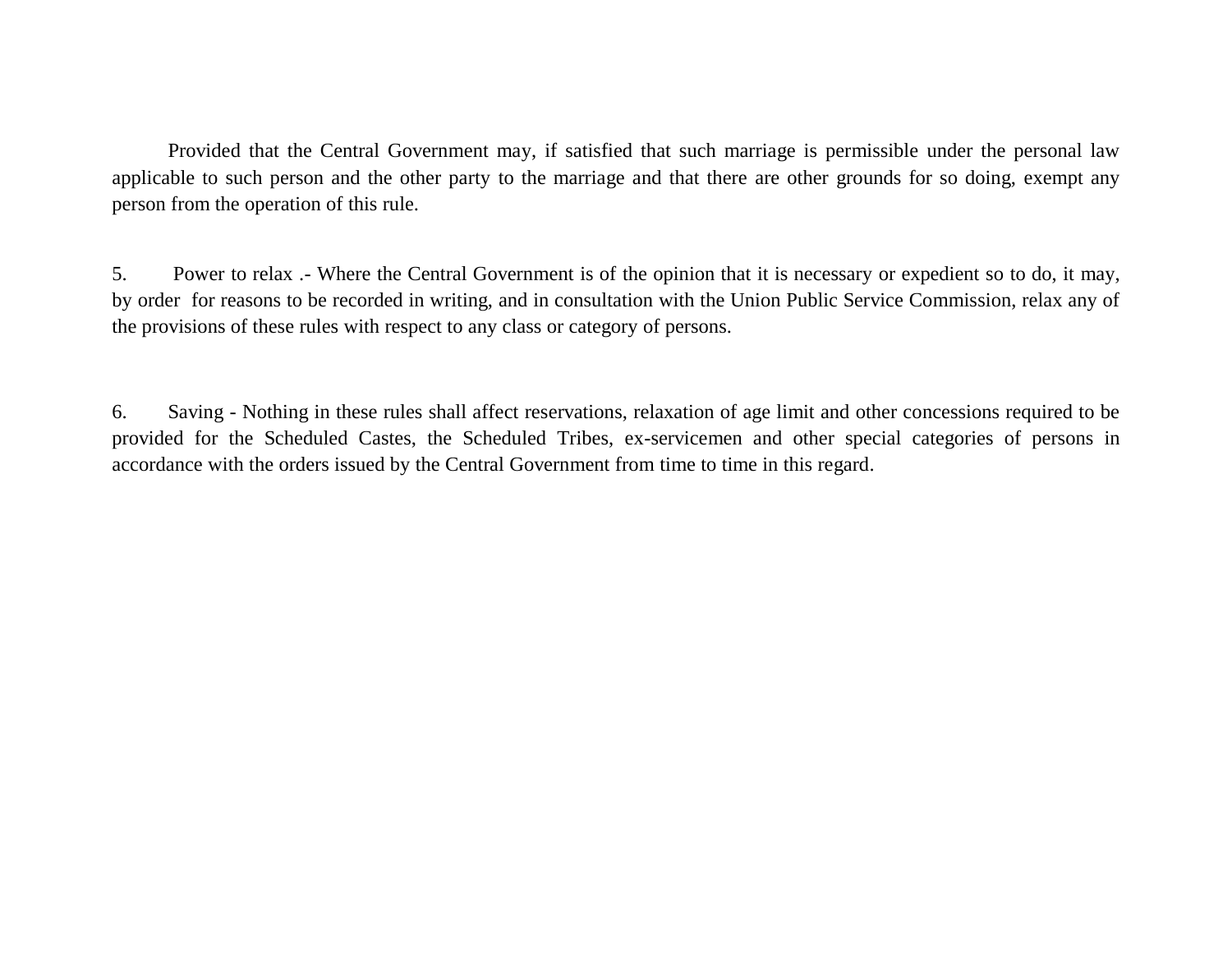## SCHEDULE

| Name of the post                                   | Number of post                                                     | Classification                                                                 | Level in pay<br>matrix.                 | Whether<br>selection post<br>or non-<br>selection post | Age limit for<br>direct recruits |
|----------------------------------------------------|--------------------------------------------------------------------|--------------------------------------------------------------------------------|-----------------------------------------|--------------------------------------------------------|----------------------------------|
|                                                    |                                                                    |                                                                                | 4                                       |                                                        | 6                                |
| Additional<br>Commissioner<br>(Horticulture-Fruit) | 01(2022)<br>(*Subject to<br>variation<br>dependent on<br>workload) | <b>General Central</b><br>Service, Group<br>'A', Gazetted,<br>Non-ministerial. | Level 13<br>$(Rs. 123100 -$<br>2159200) | Selection                                              | Not applicable                   |

| Educational and other<br>qualification required for<br>direct recruits. | Whether age and educational<br>qualifications prescribed for<br>direct recruits will apply in<br>the case of promotes. | Period of probation, if any | Method of recruitment<br>whether by direct recruitment<br>or by promotion or by<br>deputation/absorption and<br>percentage of the vacancies to<br>be filled by various methods. |
|-------------------------------------------------------------------------|------------------------------------------------------------------------------------------------------------------------|-----------------------------|---------------------------------------------------------------------------------------------------------------------------------------------------------------------------------|
| ⇁                                                                       | 8                                                                                                                      | 9                           | 10                                                                                                                                                                              |
| Not applicable.                                                         | Not applicable.                                                                                                        | Not applicable.             | Promotion failing which by<br>deputation (including short-<br>term contract).                                                                                                   |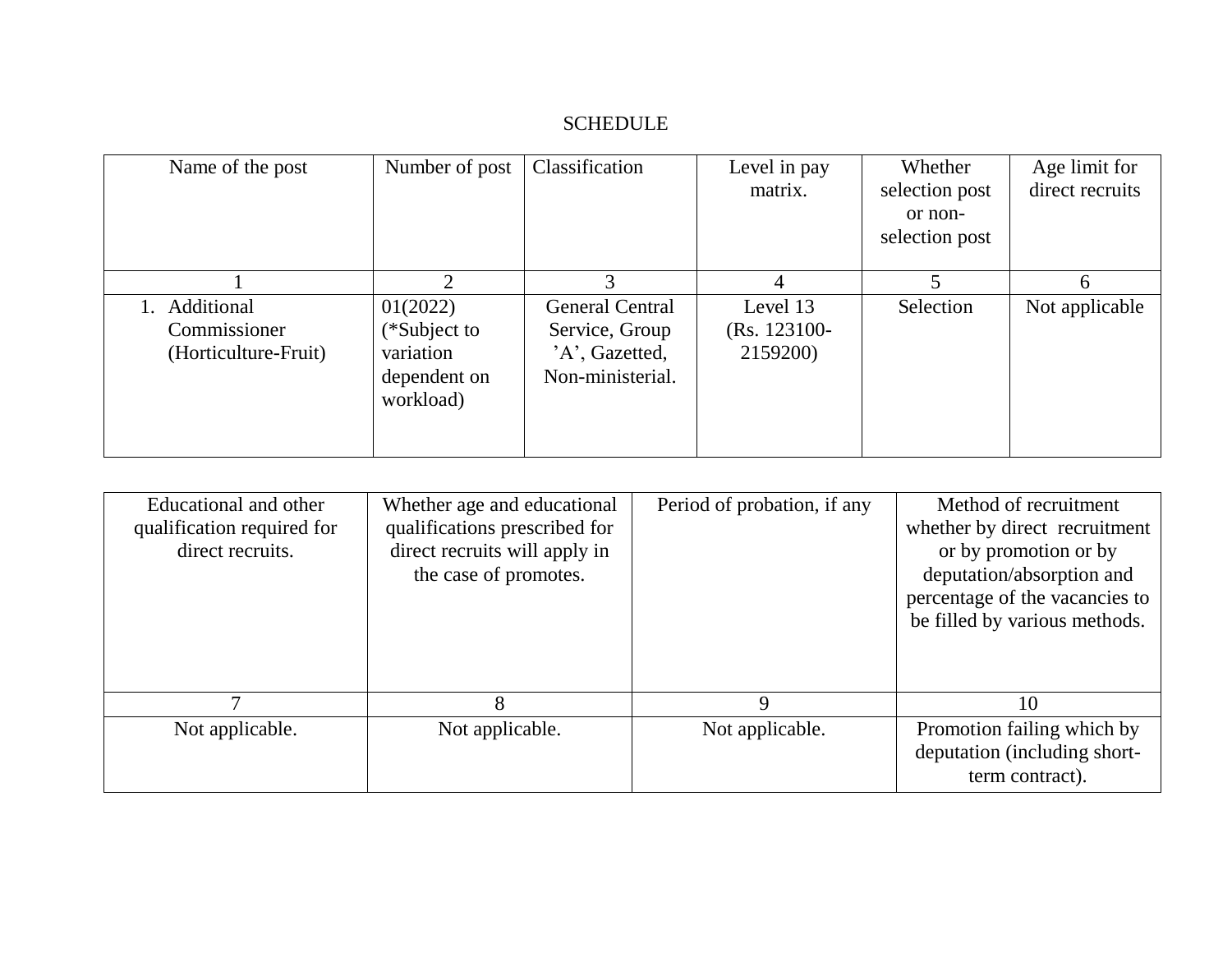| In case of recruitment by promotion/<br>deputation/absorption, grades from which<br>promotion or deputation/absorption to be<br>made. | If a Department Promotion Committee<br>exists, what is its composition. | Circumstances in which Union Public<br>Service Commission is to be consulted<br>in making recruitment. |
|---------------------------------------------------------------------------------------------------------------------------------------|-------------------------------------------------------------------------|--------------------------------------------------------------------------------------------------------|
|                                                                                                                                       |                                                                         |                                                                                                        |
| 11                                                                                                                                    | 12                                                                      | 13                                                                                                     |
| <b>Promotion:-</b>                                                                                                                    | Group 'A' (Department Promotion                                         | <b>Consultation with Union Public Service</b>                                                          |
|                                                                                                                                       | Committee (for considering)                                             | Commission is necessary on each                                                                        |
| Deputy Commissioner (Horticulture) and                                                                                                | promotion):-                                                            | occasion.                                                                                              |
| Director in the Directorate of Arecanut and                                                                                           | 1. Chairman/Member, Union Public                                        |                                                                                                        |
| Spices Development and Director in the                                                                                                | Service Commission-Chairman                                             |                                                                                                        |
| Directorate of Cashewnut and<br>Cocoa                                                                                                 | 2. Joint Secretary (Administration),                                    |                                                                                                        |
| Development with five years regular                                                                                                   | Department of Agriculture and                                           |                                                                                                        |
| service in the grade rendered<br>after                                                                                                | <b>Farmers Welfare-Member</b>                                           |                                                                                                        |
| appointment thereto on regular basis in                                                                                               | 3. Horticulture Commissioner-<br>Member                                 |                                                                                                        |
| level 12 in pay matrix (Rs.78,800-209200)                                                                                             |                                                                         |                                                                                                        |
| or equivalent and possessing Masters<br>Degree in Horticulture or Agriculture with                                                    |                                                                         |                                                                                                        |
| specialization in Horticulture or equivalent                                                                                          |                                                                         |                                                                                                        |
| from a recognized University.                                                                                                         |                                                                         |                                                                                                        |
| Note 1: The eligibility list for promotion                                                                                            |                                                                         |                                                                                                        |
| shall be prepared with reference to the date                                                                                          |                                                                         |                                                                                                        |
| of completion by the officers of the                                                                                                  |                                                                         |                                                                                                        |
| prescribed qualifying<br>service in<br>the                                                                                            |                                                                         |                                                                                                        |
| respective grade or post.                                                                                                             |                                                                         |                                                                                                        |
| Note 2: Where juniors who have completed                                                                                              |                                                                         |                                                                                                        |
| their qualifying or eligibility service are                                                                                           |                                                                         |                                                                                                        |
| being considered for promotion, their                                                                                                 |                                                                         |                                                                                                        |
| seniors shall also be considered provided                                                                                             |                                                                         |                                                                                                        |
| they are not short of the requisite qualifying                                                                                        |                                                                         |                                                                                                        |
| or eligibility service by more than half of                                                                                           |                                                                         |                                                                                                        |
| such qualifying or eligibility service or two                                                                                         |                                                                         |                                                                                                        |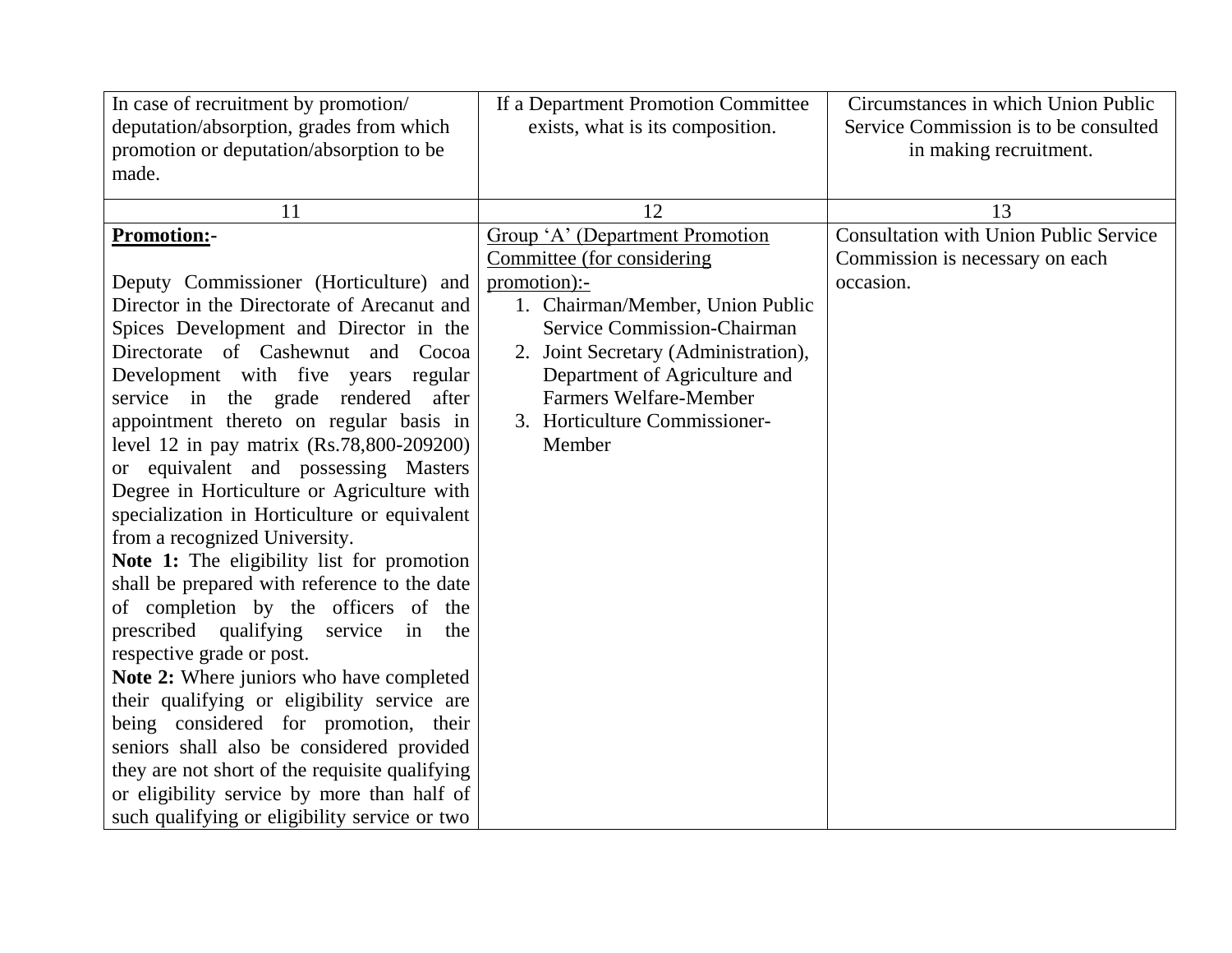| years, whichever is less,<br>and<br>have              |  |
|-------------------------------------------------------|--|
| successfully completed their probation                |  |
| period, for promotion to the next higher              |  |
| grade alongwith their juniors who have                |  |
| already completed such qualifying or                  |  |
| eligibility service.                                  |  |
|                                                       |  |
| <i>(including)</i><br>short-term<br><b>Deputation</b> |  |
| contract):                                            |  |
| Officers under Central Government or State            |  |
| Union<br>Governments<br>Territory<br><b>or</b>        |  |
| Administrations<br>Public<br>Sector<br><b>or</b>      |  |
| Undertaking or Agricultural Universities or           |  |
| research<br>recognized<br>institutions<br><b>or</b>   |  |
| autonomous bodies or semi-government or               |  |
| statutory bodies or statutory organizations:-         |  |
| A. (i) holding analogous posts on                     |  |
| regular basis in the parent cadre or                  |  |
| Department; or                                        |  |
| (ii) with five years service in the                   |  |
| grade rendered after appointment                      |  |
| thereto on a regular basis in the                     |  |
| Level 12 in pay matrix (Rs. 78800-                    |  |
| 209200) or equivalent in the parent                   |  |
| cadre or department; and                              |  |
| B. Possessing the following educational               |  |
| qualifications and experience:                        |  |
| <b>Masters</b><br>Degree<br>(i)<br>in                 |  |
| Horticulture or Agriculture or                        |  |
| discipline<br>related<br>with                         |  |
| specialization in Horticulture                        |  |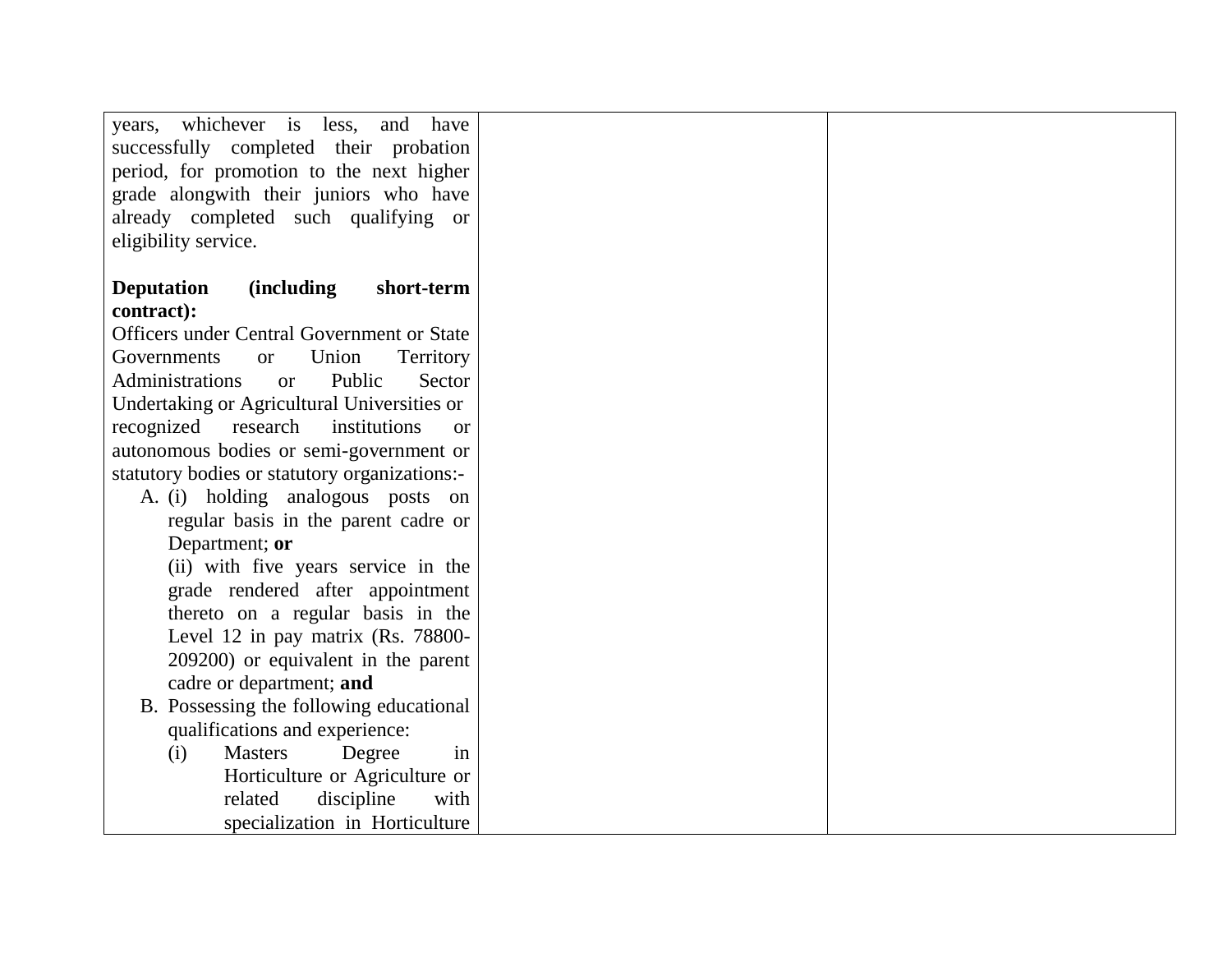| equivalent<br>from<br>a<br>or                 |  |
|-----------------------------------------------|--|
| recognized university; and                    |  |
| Twelve years experience in<br>(ii)            |  |
| horticulture development or                   |  |
|                                               |  |
| research or production or                     |  |
| extension;                                    |  |
| <b>OR</b>                                     |  |
| in<br>(i) Doctorate<br>Degree                 |  |
| Horticulture/<br>Agriculture<br><b>or</b>     |  |
| discipline<br>from<br>related<br>a            |  |
| recognized university; and                    |  |
| (ii) Nine years<br>experience<br>in           |  |
| horticulture development<br><b>or</b>         |  |
| research or production.                       |  |
|                                               |  |
| Note 1: The departmental officers in the      |  |
| feeder category who are in the direct line of |  |
| promotion shall not be eligible<br>for        |  |
| consideration<br>for<br>appointment           |  |
| on                                            |  |
| deputation. Similarly, deputationists shall   |  |
| not be eligible for consideration for         |  |
| appointment by promotion.                     |  |
|                                               |  |
| Note 2: Period of deputation (including       |  |
| short-term contract) including period of      |  |
| deputation (including short-term contract)in  |  |
| another ex-cadre post held immediately        |  |
| preceding this appointment in the same or     |  |
| some other organization or Department of      |  |
| the Central Government shall ordinarily not   |  |
| exceed five years.                            |  |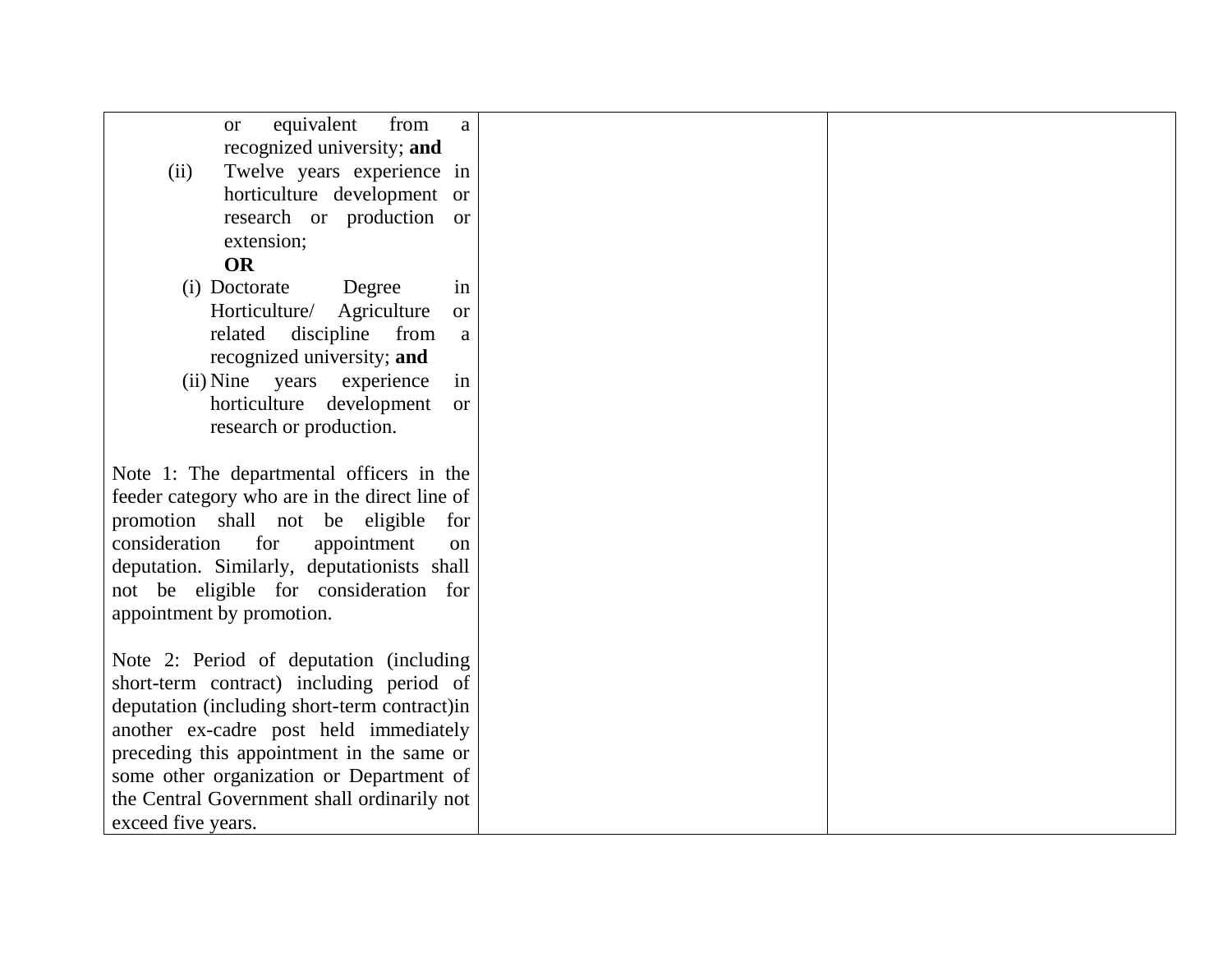| Note 3: The maximum age limit for           |  |
|---------------------------------------------|--|
| appointment by deputation (including short- |  |
| term contract) shall be not exceeding 56    |  |
| years as on the closing date of receipt of  |  |
| applications.                               |  |

|                | 2                      | 3                      | 4                   | 5               | 6                     |
|----------------|------------------------|------------------------|---------------------|-----------------|-----------------------|
| 2. Deputy      | $3(2022)$ (*Subject to | <b>General Central</b> | Level 12            | Not applicable. | Not exceeding 50      |
| Commissioner   | variation dependent    | Service, Group         | $(Rs.78800-209200)$ |                 | years.                |
| (Horticulture) | on workload)           | 'A', Gazetted,         |                     |                 | Note 1: Relaxable     |
|                |                        | Non-Ministerial.       |                     |                 | for the Government    |
|                |                        |                        |                     |                 | servants upto five    |
|                |                        |                        |                     |                 | years in accordance   |
|                |                        |                        |                     |                 | with the instructions |
|                |                        |                        |                     |                 | or orders issued by   |
|                |                        |                        |                     |                 | the Central           |
|                |                        |                        |                     |                 | Government.           |
|                |                        |                        |                     |                 |                       |
|                |                        |                        |                     |                 | Note 2: The crucial   |
|                |                        |                        |                     |                 | date for determining  |
|                |                        |                        |                     |                 | the age-limit shall   |
|                |                        |                        |                     |                 | be as advertised by   |
|                |                        |                        |                     |                 | the Union Public      |
|                |                        |                        |                     |                 | Service               |
|                |                        |                        |                     |                 | Commission.           |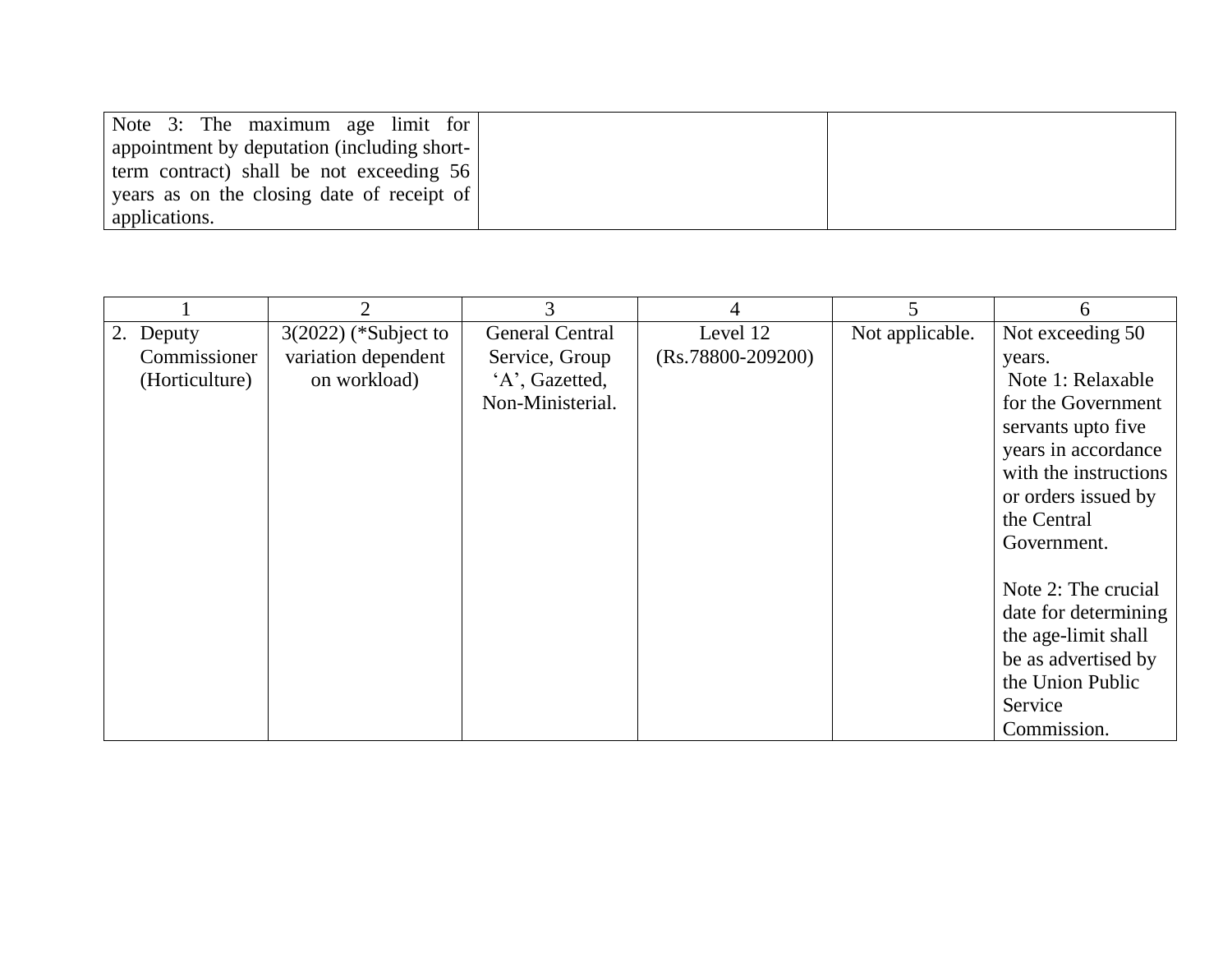| $\overline{7}$                                                                                                                                                                                                                                                                                                                                                                                                                                                                                                                                                                                                                                                                | 8              | 9                             |
|-------------------------------------------------------------------------------------------------------------------------------------------------------------------------------------------------------------------------------------------------------------------------------------------------------------------------------------------------------------------------------------------------------------------------------------------------------------------------------------------------------------------------------------------------------------------------------------------------------------------------------------------------------------------------------|----------------|-------------------------------|
| <b>Essential:</b>                                                                                                                                                                                                                                                                                                                                                                                                                                                                                                                                                                                                                                                             | Not Applicable | One year for Direct Recruits. |
| Masters degree in Horticulture or Agriculture or<br>(i)<br>Botany with specialization in horticulture or equivalent<br>from a recognized University; and<br>Ten<br>experience<br>horticulture<br>in<br>(ii)<br>years<br>development or research or production or extension.                                                                                                                                                                                                                                                                                                                                                                                                   |                |                               |
| Desirable:                                                                                                                                                                                                                                                                                                                                                                                                                                                                                                                                                                                                                                                                    |                |                               |
| Doctorate degree in horticulture or equivalent from a<br>recognized University.                                                                                                                                                                                                                                                                                                                                                                                                                                                                                                                                                                                               |                |                               |
| <b>Note 1:</b> Qualifications are relaxable at the discretion of<br>the Union Public Service Commission, for reasons to be<br>recorded in writing, in case of candidates otherwise well<br>qualified.<br>Note 2: The qualification regarding experience is<br>relaxable at the discretion of the Union Public Service<br>Commission for reasons to be recorded in writing, in<br>case of candidates belonging to the Scheduled Tribes, if<br>at any stage of selection, the Union Public Service<br>Commission is of the opinion that sufficient number of<br>candidates from these communities possessing the<br>requisite experience are not likely to be available to fill |                |                               |
| up the posts reserved for them.                                                                                                                                                                                                                                                                                                                                                                                                                                                                                                                                                                                                                                               |                |                               |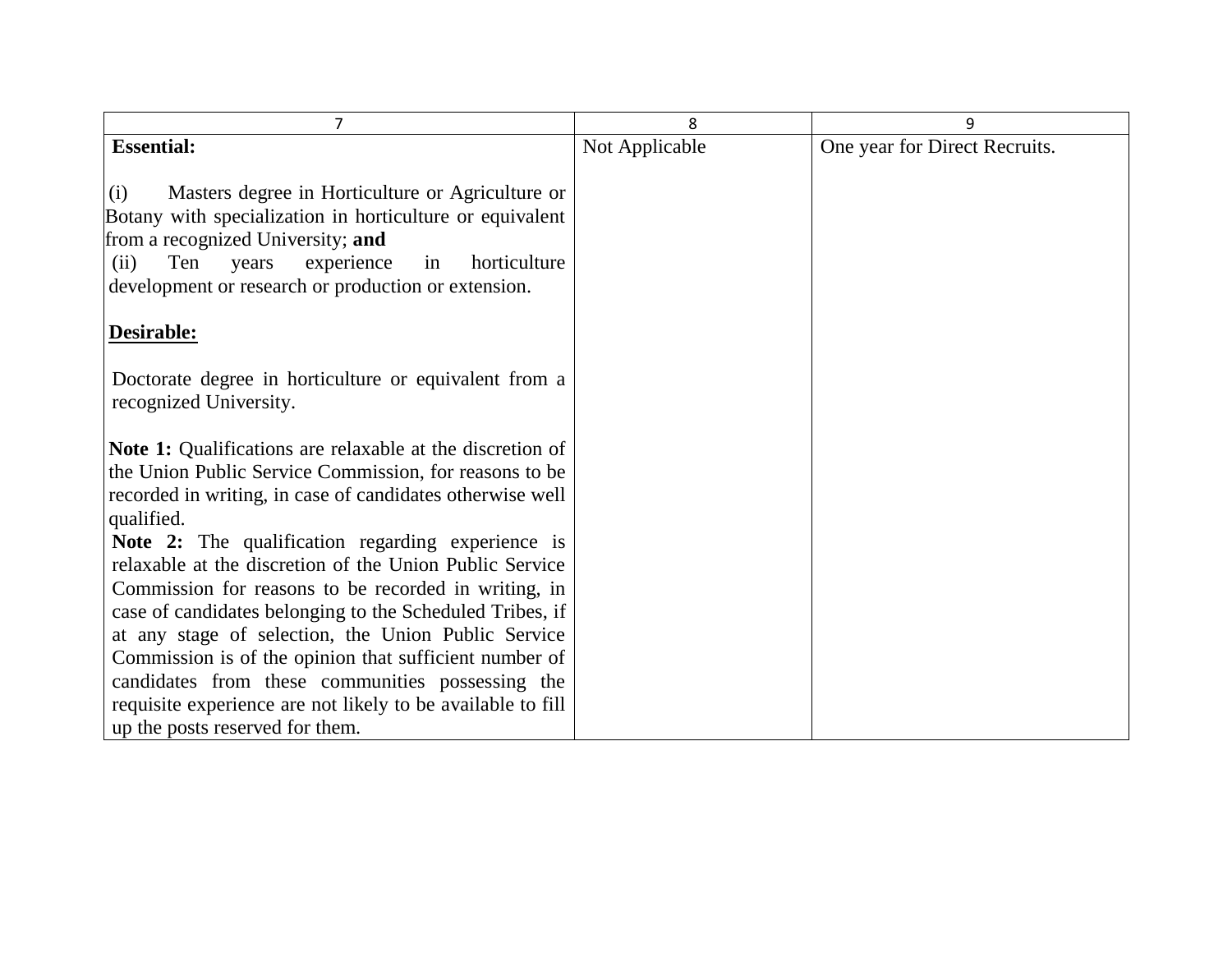| 10                         | 11                                      | 12                                      | 13                             |
|----------------------------|-----------------------------------------|-----------------------------------------|--------------------------------|
| 66.67%<br>by<br>deputation | Deputation (including short-            | Group 'A' Departmental                  | <b>Consultation with Union</b> |
| (including)<br>short-term  | term contract):                         | <b>Committee</b><br><b>Confirmation</b> | <b>Public Service</b>          |
| contract) failing which by |                                         | considering<br>(for                     | Commission is necessary        |
| direct recruitment.        | <b>Officers</b><br>of<br>the<br>Central | confirmation)<br>consisting             | on each occasion.              |
|                            | Government<br><b>State</b><br><b>or</b> | $of:-$                                  |                                |
| 33.33% by direct           | Governments or Union territory          |                                         |                                |
| recruitment.               | Administrations<br>Public<br><b>or</b>  | 1. Joint<br>Secretary                   |                                |
|                            | Undertakings<br>Sector<br><b>or</b>     | (Administration),                       |                                |
|                            | Agricultural Universities<br><b>or</b>  | Department<br>of                        |                                |
|                            | recognized research institutions        | Agriculture<br>and                      |                                |
|                            | or autonomous bodies or semi            | Welfare-<br>Farmers                     |                                |
|                            | Government or statutory bodies          | Chairman;                               |                                |
|                            | or statutory Organizations:-            | 2. Horticulture                         |                                |
|                            | (A)                                     | Commissioner-                           |                                |
|                            | holding analogous post<br>i.            | Member;                                 |                                |
|                            | on regular basis in the                 | 3. Director or Deputy                   |                                |
|                            | cadre<br>parent<br><b>or</b>            | Secretary (Personnel),                  |                                |
|                            | Department; or                          | Department<br>of                        |                                |
|                            | ii.<br>with five years service in       | Agriculture<br>and                      |                                |
|                            | the grade rendered after                | Farmers<br>Welfare-                     |                                |
|                            | appointment thereto on a                | Member.                                 |                                |
|                            | regular basis in level-11               |                                         |                                |
|                            | in pay matrix<br>(Rs.                   |                                         |                                |
|                            | 67700-208700)<br><b>or</b>              |                                         |                                |
|                            | equivalent in the parent                |                                         |                                |
|                            | cadre or Department;                    |                                         |                                |
|                            | and                                     |                                         |                                |
|                            | (B)                                     |                                         |                                |
|                            | Possessing<br>educational               |                                         |                                |
|                            | qualifications<br>and experience        |                                         |                                |